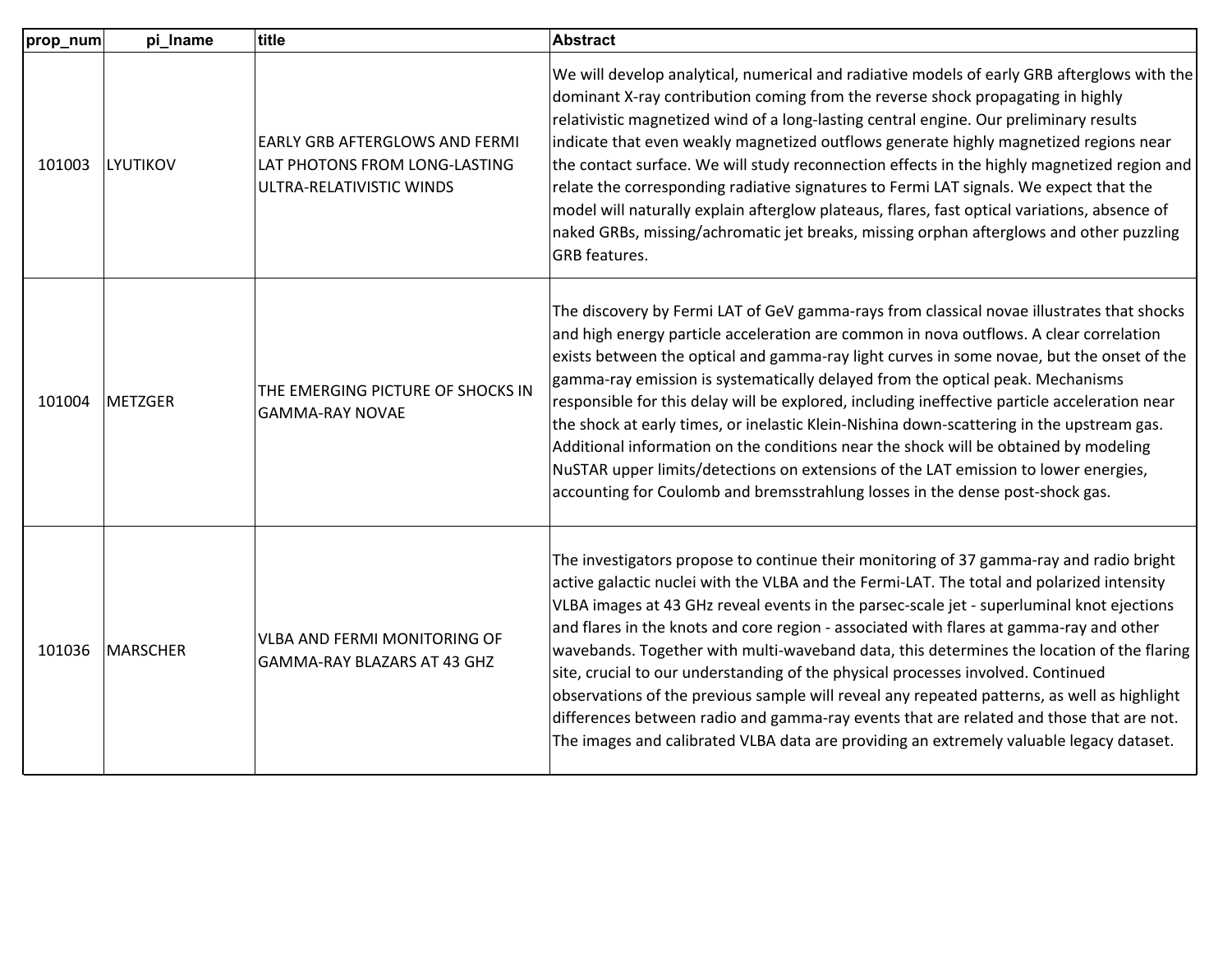| 101040 | <b>LISTER</b>     | TXS 0128+554: A RARE YOUNG GAMMA-<br><b>RAY LOUD AGN?</b>                                            | With the MOJAVE program we have potentially identified a rare example of a gamma-ray<br>loud AGN (3FHL J0131.1+5546) being associated with a young, misaligned radio source, and<br>propose a multi-frequency VLBA study to confirm this scenario. If our hypothesis proves<br>correct, this AGN will serve to revise our current understanding of gamma-ray emission in<br>AGN jets, and will expand the target list for high-energy (TeV) observations of AGN to<br>include the compact symmetric object class.                                                                                                                                                                                                                                                                                                                                                                            |
|--------|-------------------|------------------------------------------------------------------------------------------------------|----------------------------------------------------------------------------------------------------------------------------------------------------------------------------------------------------------------------------------------------------------------------------------------------------------------------------------------------------------------------------------------------------------------------------------------------------------------------------------------------------------------------------------------------------------------------------------------------------------------------------------------------------------------------------------------------------------------------------------------------------------------------------------------------------------------------------------------------------------------------------------------------|
| 101045 | <b>ROMANI</b>     | OPTICAL COUNTERPARTS FOR LAT<br>PULSARS AND UNIDENTIFIED SOURCES                                     | We propose a program of optical imaging to study counterparts for the best and brightest<br>LAT unidentified sources. These are likely binary millisecond pulsars and the data will<br>constrain the orbital properties, enabling a meaningful search for pulsations directly in the<br>LAT gamma-ray data. We augment this with light curve measurements of LAT black widows<br>and redbacks and narrow band images of Halpha bow shocks around LAT pulsars. For the<br>brighter targets, exploratory low- to medium- resolution spectroscopy constrains the<br>nature of the optical counterparts. This study completes the identifications of the bright<br>LAT sources.                                                                                                                                                                                                                  |
| 101066 | <b>KARGALTSEV</b> | <b>FERMI LAT SOURCES</b>                                                                             | About 30% of Fermi LAT sources remain unidentified, of which 120 have Chandra/XMM<br>coverage. We aim to unveil the nature of particle accelerators in these gamma-ray sources<br>with the aid of a reliable multiwavelength classification tool, which uses X-<br>ray/optical/NIR/IR data, machine-learning algorithms, and the training dataset we created.<br>MULTIWAVELENGTH IDENTIFICATION OF We will also use 9 years of Fermi LAT data to refine the LAT source positions, produce the<br>multiwavelength SEDs, and perform the LAT variability analysis. We expect to (1) increase<br>the number of identified 3FGL sources, (2) isolate a fraction of gamma-ray sources without<br>plausible counterparts at other wavelengths, (3) gain insight into the particle acceleration<br>processes in gamma-ray sources, (4) serendipitously classify a large number of X-ray<br>sources. |
| 101069 | <b>MASSARO</b>    | <b>COMPLETING THE OPTICAL</b><br>SPECTROSCOPIC CAMPAIGN OF THE<br><b>GAMMA-RAY BLAZAR CANDIDATES</b> | One of the main scientific objectives of the Fermi-NOAO Cooperative Arrangement is:<br>studying candidate counterparts, including redshift determination of previously unknown<br>BL Lacs and high-redshift blazars. We propose to complete our optical spectroscopic<br>campaign, already approved in Fermi Cycle 6 and 9, to reveal the nature of all the blazar<br>candidates of uncertain type (BCUs) associated in the Third Fermi-LAT catalog and all the<br>blazar-like objects, potential counterparts of the unidentified gamma-ray sources (UGSs),<br>selected according to our methods based on the IR colors. Our legacy project is crucial to<br>prepare the future releases of the Fermi catalogs and to improve our knowledge of the<br>blazar population.                                                                                                                    |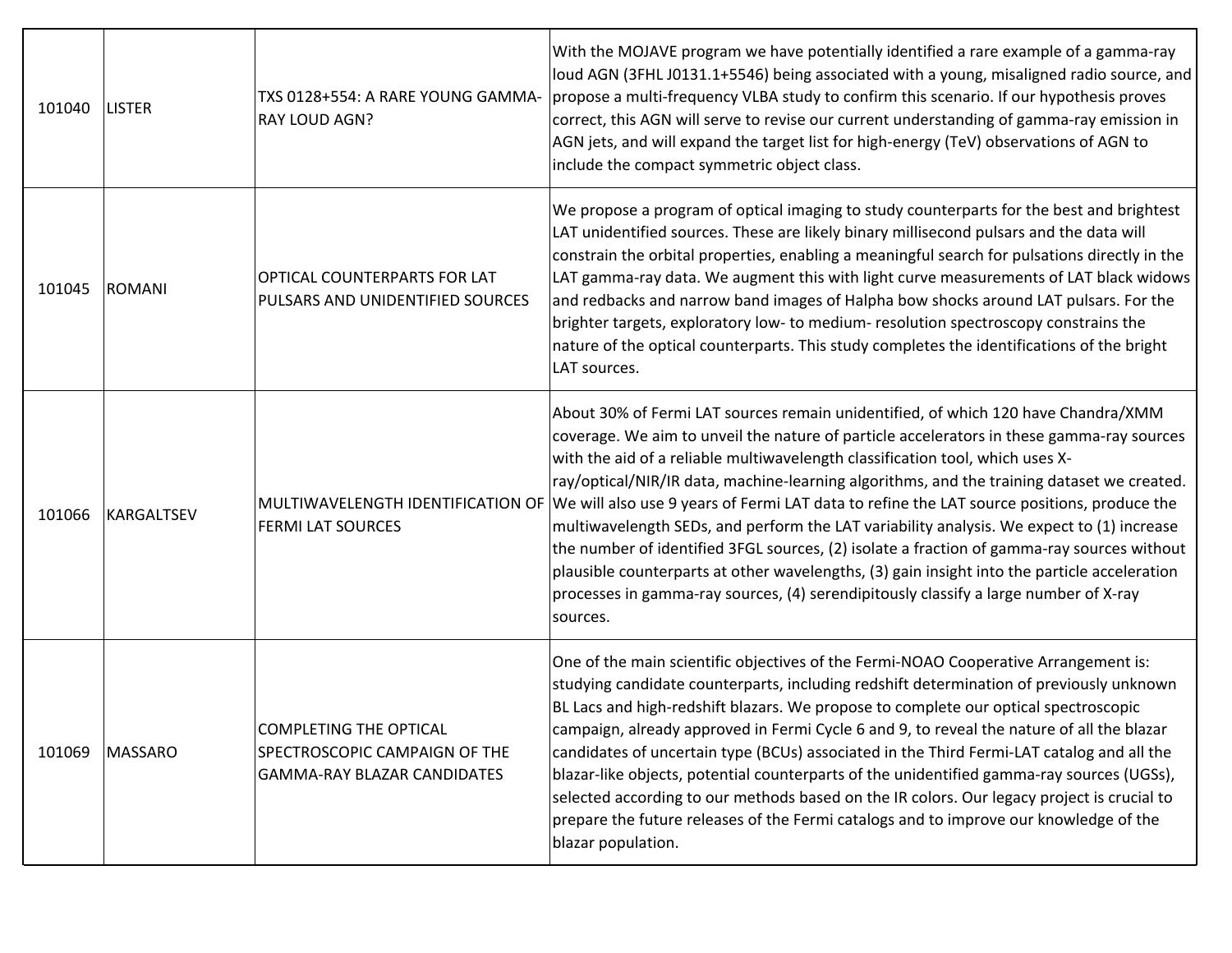| 101073 | <b>CENKO</b> | AFTERGLOWS, REDSHIFTS, AND<br><b>ENERGETICS OF FERMI-LAT GAMMA-RAY</b><br><b>BURSTS</b>                                     | We propose here to continue our successful program to provide complementary multi-<br>wavelength observations of well-localized gamma-ray bursts (GRBs) detected by the Fermi<br>Large Area Telescope. Specifically, our program is designed to 1) identify long-wavelength<br>(optical, X-ray, and radio) counterparts, 2) obtain spectroscopic redshifts, and 3) measure<br>beaming-corrected energies (burst plus afterglow) of Fermi-LAT GRBs. This study will<br>provide us with new insights into the least understood aspect of GRBs -- the central engines<br>-- by constraining the maximum energy available for progenitor models (e.g., magnetars<br>and black holes).                                                                                                                                                                                                |
|--------|--------------|-----------------------------------------------------------------------------------------------------------------------------|----------------------------------------------------------------------------------------------------------------------------------------------------------------------------------------------------------------------------------------------------------------------------------------------------------------------------------------------------------------------------------------------------------------------------------------------------------------------------------------------------------------------------------------------------------------------------------------------------------------------------------------------------------------------------------------------------------------------------------------------------------------------------------------------------------------------------------------------------------------------------------|
| 101083 | CAMP         | SEARCH FOR ORBIT MODULATED EM<br><b>STARS WITH GBM AND LIGO</b>                                                             | We propose a multiwavelength analysis with GBM and LIGO, to search for coincident<br>gamma-ray and gravitational wave signals from a (NS-NS) or (NS-BH) inspiral. We will<br>search with GBM for a distinct time signature of gamma-ray emission from a NS, caused by<br>modulation of the light by the orbital motion of the binary inspiral. The modulation is due<br>EMISSION FROM INSPIRALING NEUTRON to a focusing of the light from two effects: gravitational lensing when the emitting NS is<br>aligned with the companion, and beaming due to relativistic motion when the NS is moving<br>towards the observer. This modulation is a general feature of the orbital motion and will be<br>impressed on any source of gamma-ray emission from the NS during the inspiral. Thus we<br>will open a new direction of investigation of EM follow-up of gravitational waves. |
| 101095 | <b>RAY</b>   | PASSAGES OF PSR J2032+4127 AND PSR<br>B1259-63                                                                              | We propose to maximize the scientific return of the Fermi LAT observations of the once-in-<br>a-lifetime periastron passage of the 48-year gamma-ray binary system PSR<br>LAT OBSERVATIONS OF THE PERIASTRON  J2032+4127/MT91 213, while ensuring good coverage of the third periastron passage of<br>the 3.4-year gamma-ray binary PSR B1259-63, whose gamma-ray active periods may<br>overlap. This will be done via carefully pre-planned pointed and modified survey<br>observations and a pipelined LAT data processing to keep track of the phase-averaged and<br>off-pulse LAT flux, allowing rapid response to changes in the source state.                                                                                                                                                                                                                              |
| 101132 | <b>ZHANG</b> | PROBING BLAZAR MAGNETIZATION AND<br>MAGNETIC FIELD EVOLUTION WITH MHD<br>STUDY OF MULTI-WAVELENGTH<br>POLARIZED VARIABILITY | Strongly variable polarized emission during multi-wavelength blazar flares indicates that the<br>magnetic field is actively evolving during blazar outbursts, urging for a self-consistent study<br>of the spectrum, multi-wavelength light curves, and polarization signatures altogether. We<br>have developed a full 3D numerical toolset that integrates MHD, particle evolution, and<br>polarized radiation transfer, which is able to simultaneously and self-consistently study the<br>multi-wavelength polarized variability on the basis of first principles. We propose to use our<br>toolset to study outburst events of flat-spectrum-radio quasars and BL Lac objects, in order<br>to diagnose their magnetic field evolution and magnetization of both FSRQs and BL Lacs, as<br>well as to examine their potential differences.                                    |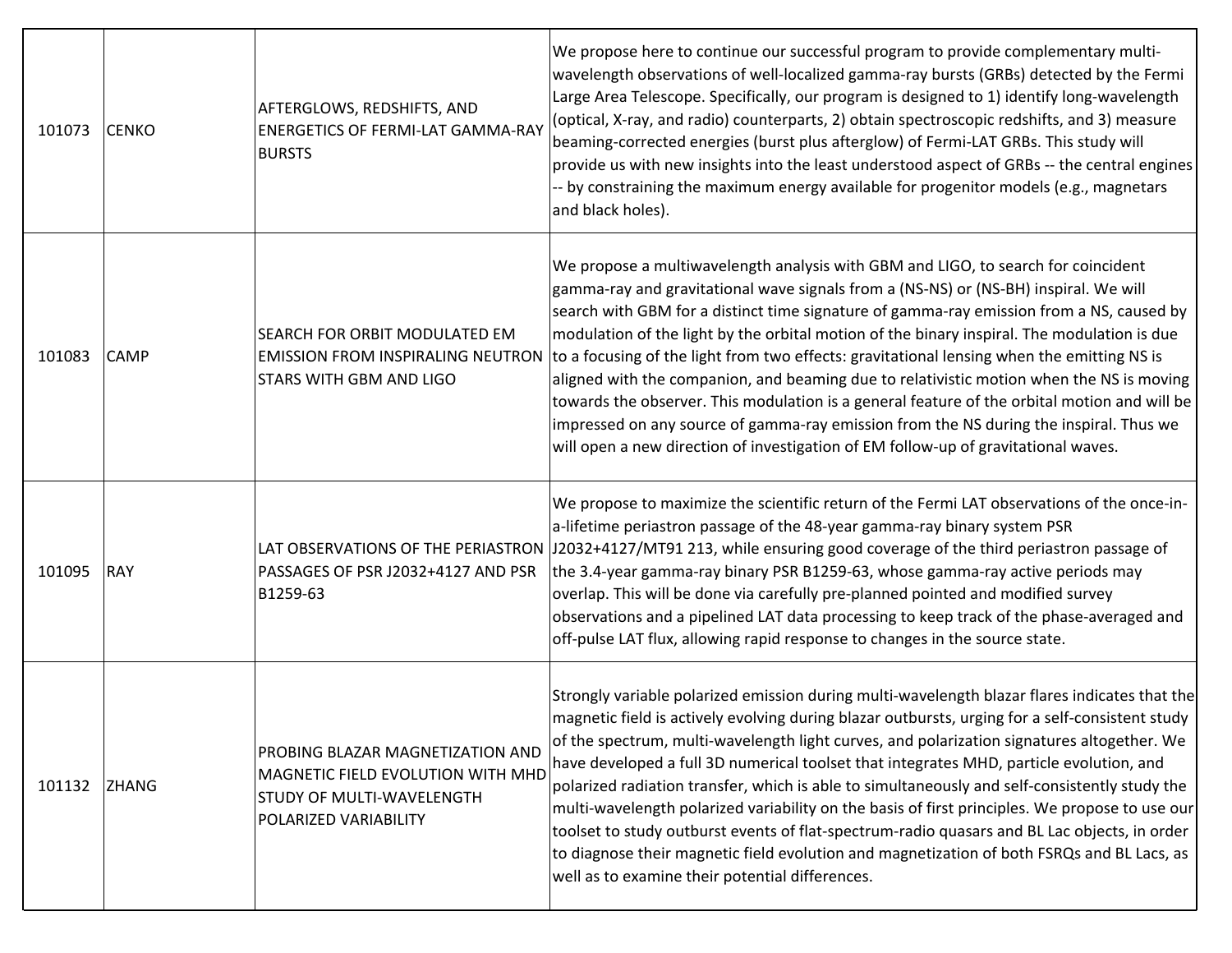| 101134 | <b>ERICKCEK</b> | <b>USING FERMI DARK MATTER</b><br>ANNIHILATION CONSTRAINTS TO PROBE<br>THE EARLY UNIVERSE | The Universe s evolution before Big Bang Nucleosynthesis (BBN) is unknown. Dark matter<br>microhalos provide a window into this period because their seed fluctuations begin to grow<br>prior to BBN. Consequently, an early matter-dominated epoch dramatically enhances the<br>microhalo abundance within dwarf spheroidal galaxies (dSphs) and significantly boosts the<br>dark matter annihilation rate within these systems. Since the microhalos track the density<br>of the host halo, the morphology of this signal is extremely diffuse, and existing dSph<br>constraints cannot constrain these models. We propose to significantly enhance the joint<br>likelihood analysis of Fermi-LAT dSph observations to detect or constrain dark matter<br>annihilation signals in cosmologies that include an early matter-dominated epoch. |
|--------|-----------------|-------------------------------------------------------------------------------------------|-----------------------------------------------------------------------------------------------------------------------------------------------------------------------------------------------------------------------------------------------------------------------------------------------------------------------------------------------------------------------------------------------------------------------------------------------------------------------------------------------------------------------------------------------------------------------------------------------------------------------------------------------------------------------------------------------------------------------------------------------------------------------------------------------------------------------------------------------|
| 101140 | <b>BRIGGS</b>   | A BLIND SEARCH FOR UNTRIGGERED<br>SHORT GRBS IN THE CONTINUOUS DATA<br>OF FERMI GBM       | Short gamma-ray bursts (sGRBs) are of increased interest as they likely originate from NS-<br>NS or NS-BH mergers, events which can also produce detectable gravitational waves. Fermi<br>GBM is an excellent instrument for sGRBs, due to wide its wide field of view, high uptime<br>and energy range. We have developed a blind search of the GBM Continuous Time Tagged<br>Event data that is finding ≈80 likely sGRBs per year, in addition to the ≈40 on-<br>board sGRB triggers. This search runs automatically, shortly after the GBM data becomes<br>available. We propose to improve this search to test for signals in multiple detectors,<br>including the BGO detectors, to enhance the GBM sGRB detection rate. The results will be<br>disseminated as GCN notices, enabling multi-wavelength / multi-messenger followups.      |
| 101145 | <b>KAUR</b>     | HUNTING HIGH-REDSHIFT BL LACERTAE<br><b>OBJECTS</b>                                       | We will perform 10-filter photometry, using Swift and SARA-CT, with the goal of measuring<br>photometric redshifts for the Fermi BL Lacs (unknown z) visible from Chile. SARA+UVOT<br>coupling allows us to determine accurate photo-z in the 1.3--8.0 range. We will target 60<br>objects and expect to find ~6 of them at z>1.3 thus increasing the current sample size of 24<br>such sources by 25%. While undoubtedly rare, these detections represent a major<br>achievement as high-z BL Lacs probe the UV-optical radiation field and allow us to<br>understand the evolution of the blazar family. This program will provide high-quality nIR-to-<br>UV data that will be released to the general public.                                                                                                                             |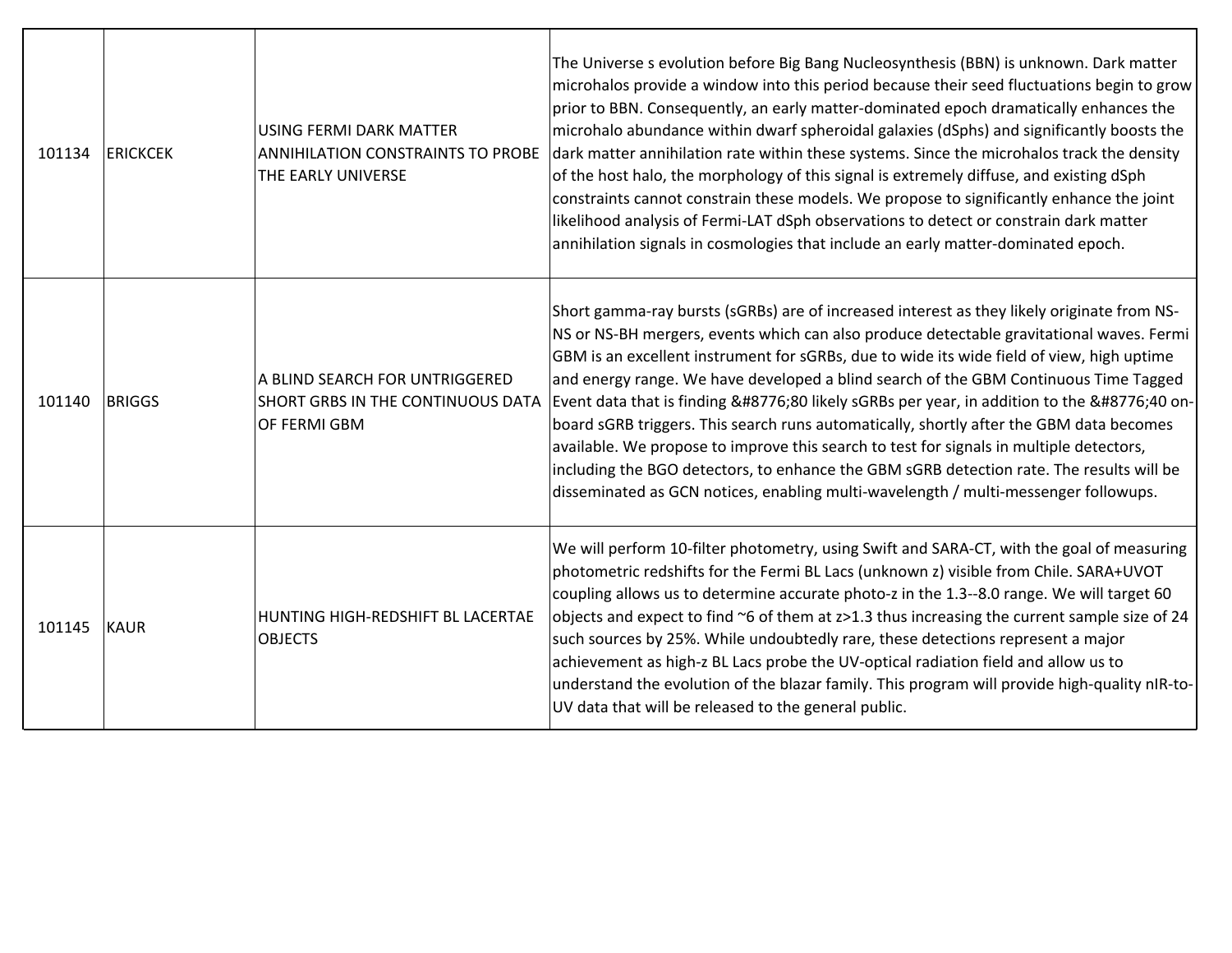| 101155 | <b>THOMPSON</b> | OPTIMIZING FERMI LAT TARGET OF<br>OPPORTUNITY REQUESTS TO SWIFT FOR<br><b>FLARING SOURCES</b> | The survey mode, large field of view, improved angular resolution and high sensitivity of<br>the Fermi Large Area Telescope represents an optimal hunter for high-energy flares,<br>transients, and discovery of high-energy sources. The Swift satellite has the unique ability<br>to quickly respond to Fermi LAT transient sources, to bright flares, hard states, and to alerts<br>for new sources, combined with broad energy coverage. Swift is therefore the ideal<br>companion of Fermi, allowing us to collect measurements of the flaring and variable sky.<br>This proposal aims to optimize future TOO requests from Fermi to Swift by carrying out a<br>retrospective of Fermi LAT flaring sources, with the goal of developing guidelines for when<br>a TOO request is most ikely to be fruitful.                  |
|--------|-----------------|-----------------------------------------------------------------------------------------------|----------------------------------------------------------------------------------------------------------------------------------------------------------------------------------------------------------------------------------------------------------------------------------------------------------------------------------------------------------------------------------------------------------------------------------------------------------------------------------------------------------------------------------------------------------------------------------------------------------------------------------------------------------------------------------------------------------------------------------------------------------------------------------------------------------------------------------|
| 101159 | <b>LINFORD</b>  | <b>IMAGING THE MULTIPLE OUTFLOWS</b><br>LEADING TO SHOCKS IN CLASSICAL<br><b>NOVAE</b>        | We request 18 hours of time on the Karl G. Janksy Very Large Array (VLA) to image the<br>expanding ejecta of 3 Fermi-detected novae: V5668 Sgr, V5855 Sgr, and ASASSN-16ma. The<br>VLA observations will take place during the next A-configuration (March to June 2018).<br>These observations will bring the total number of Fermi-detected novae with resolved<br>radio images to 5. The images will test our two-outflow model of nova eruptions based on<br>radio observations of V959 Mon (Chomiuk et al. 2014, Nature). Combining the radio<br>observations with ejecta velocity measurements from optical spectroscopy will enable us<br>to estimate distances to the novae with expansion parallax techniques. Accurate distances<br>are essential to understanding the total energy budget of these enigmatic sources. |
| 101160 | TROJA           | RAPID FOLLOW-UP OF FERMI LAT<br><b>GAMMA-RAY BURSTS</b>                                       | GRBs with high-energy emission opened up a new realm of phenomena, from the physics<br>of GRBs and their central engines to theories of quantum gravity, and constraints on the<br>extra-galactic background light. Here we propose to continue our successful follow-up<br>program of LAT detected GRBs aimed at providing rapid and accurate localizations,<br>photometric redshifts, and multi-color afterglow observations.                                                                                                                                                                                                                                                                                                                                                                                                  |
| 101170 | KAZANAS         | PROBING THE EBL WITH PAIR-HALO<br><b>FERMI DATA</b>                                           | We propose a search for pair haloes in the {\em Fermi} data associated with {\em Fermi}--<br>non-detected FRI and FRII radio galaxies thought to represent misaligned blazars; this<br>choice is made so that the much brighter AGN gamma ray emission do not outshine that of<br>the pair halo. The pair haloes are the product of the blazar gamma rays at energies >~ TeV<br>which pair-produce with IR photons of the EBL. We plan to `stack' existing LAT data along<br>the direction of radio lobes of a number of radio galaxies at judiciously chosen redshifts,<br>such that the pair halo angular size be of order of or slightly larger than the Fermi PSF to<br>optimize our S/N ratio. A positive outcome will provide novel insights into the gamma-ray<br>blazar emission and the EBL reshift distribution.       |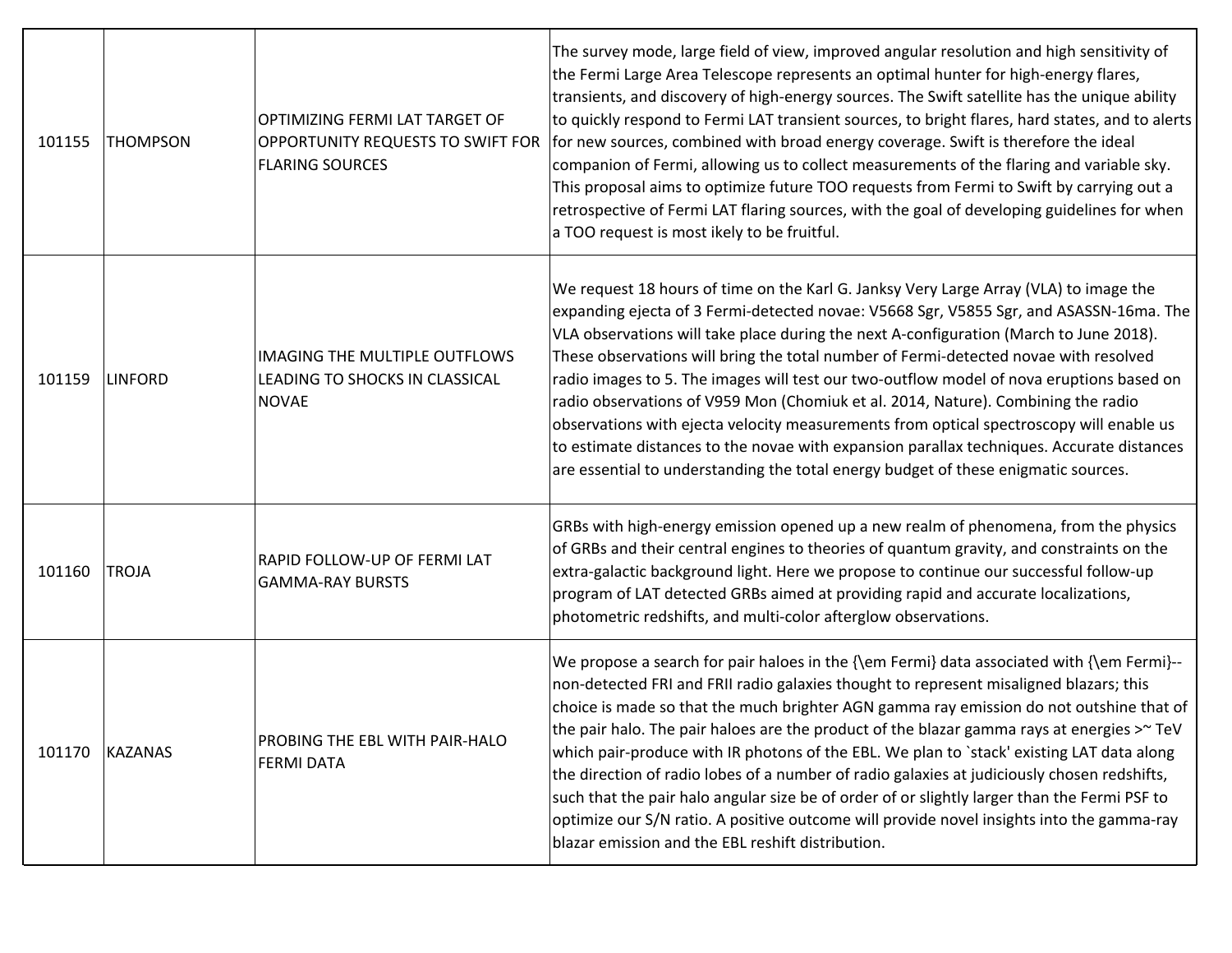| 101180 | <b>WOOLF</b>  | DETERMINING THE ACCELERATED<br><b>3HE/4HE ABUNDANCE USING</b><br>FERMI/GBM SOLAR FLARE DATA                                | Ackermann et al. (2012) reported on a weak M2 class flare that was observed by Fermi<br>GBM on 2010 June 12. The results from their analysis showed the e-/e+ annihilation line at<br>0.511 MeV, the neutron capture line at 2.2 MeV, and nuclear deexcitation lines extending<br>up to 7 MeV. These nuclear deexcitation lines were used to constrain the accelerated ion<br>spectrum. Other larger flares have been observed by Fermi GBM between 2011 and 2014<br>that have not yet been thoroughly analyzed or reported in the literature. Under this<br>proposal we will analyze these large flares known to have hard X-ray emission (>100 keV)<br>observed by Fermi GBM to determine specifically the accelerated 3He/4He abundance,<br>along with analyses of the e-/e+ annihilation line, the neutron capture line and deexcitation<br>lines.  |
|--------|---------------|----------------------------------------------------------------------------------------------------------------------------|---------------------------------------------------------------------------------------------------------------------------------------------------------------------------------------------------------------------------------------------------------------------------------------------------------------------------------------------------------------------------------------------------------------------------------------------------------------------------------------------------------------------------------------------------------------------------------------------------------------------------------------------------------------------------------------------------------------------------------------------------------------------------------------------------------------------------------------------------------|
| 101182 | <b>OMODEI</b> | OPTIMIZING THE SEARCH FOR<br>ELECTROMAGNETIC COUNTERPARTS TO<br><b>GRAVITATIONAL-WAVE CANDIDATES</b><br>WITH THE FERMI-LAT | As the new era of Gravitational Wave (GW) astronomy begins, it is of fundamental<br>importance to optimize the searches for Electromagnetic (EM) Counterpart of GW events.<br>Fermi will likely be the first instrument to detect an EM signal associated to a GW event,<br>especially because of the possible GW signal from compact objects associated to short<br>Gamma-Ray Bursts progenitors. Even in this scenario, a multiwavelength campaign based<br>on the localization estimated by Fermi is needed to fully unveil the characteristic of the<br>source, possibly estimating its redshift. We propose to implement automatic follow-up<br>analysis of LAT data aimed to reduce any human induced latency. The scientific outcome of<br>this program is potentially tied to one of the biggest discovery of our century.                      |
| 101183 | <b>DESAI</b>  | GRBS AS COSMIC PROBES OF THE UV<br>AND OPTICAL BACKGROUND                                                                  | The extragalactic background light (EBL) represents the cumulative light produced by<br>cosmic star formation, SF(z), and the compact object accretion, modified by dust<br>reprocessing in galaxies. The EBL thus represents a valuable measure of structure<br>formation, and the determination of its intensity as a function of redshift advances several<br>aspects of observational cosmology. Photon-photon pair creation offers a tool for such a<br>determination, and Fermi has recently detected this attenuation in the spectra of blazars to<br>z <1.6, allowing selection of realistic EBL models. We propose to confirm this detection with<br>independent data (LAT GRBs with known z), and to extend it to z>4, where models are still<br>very uncertain. Preliminary studies using Pass 8 indicate that we will be able to accomplish |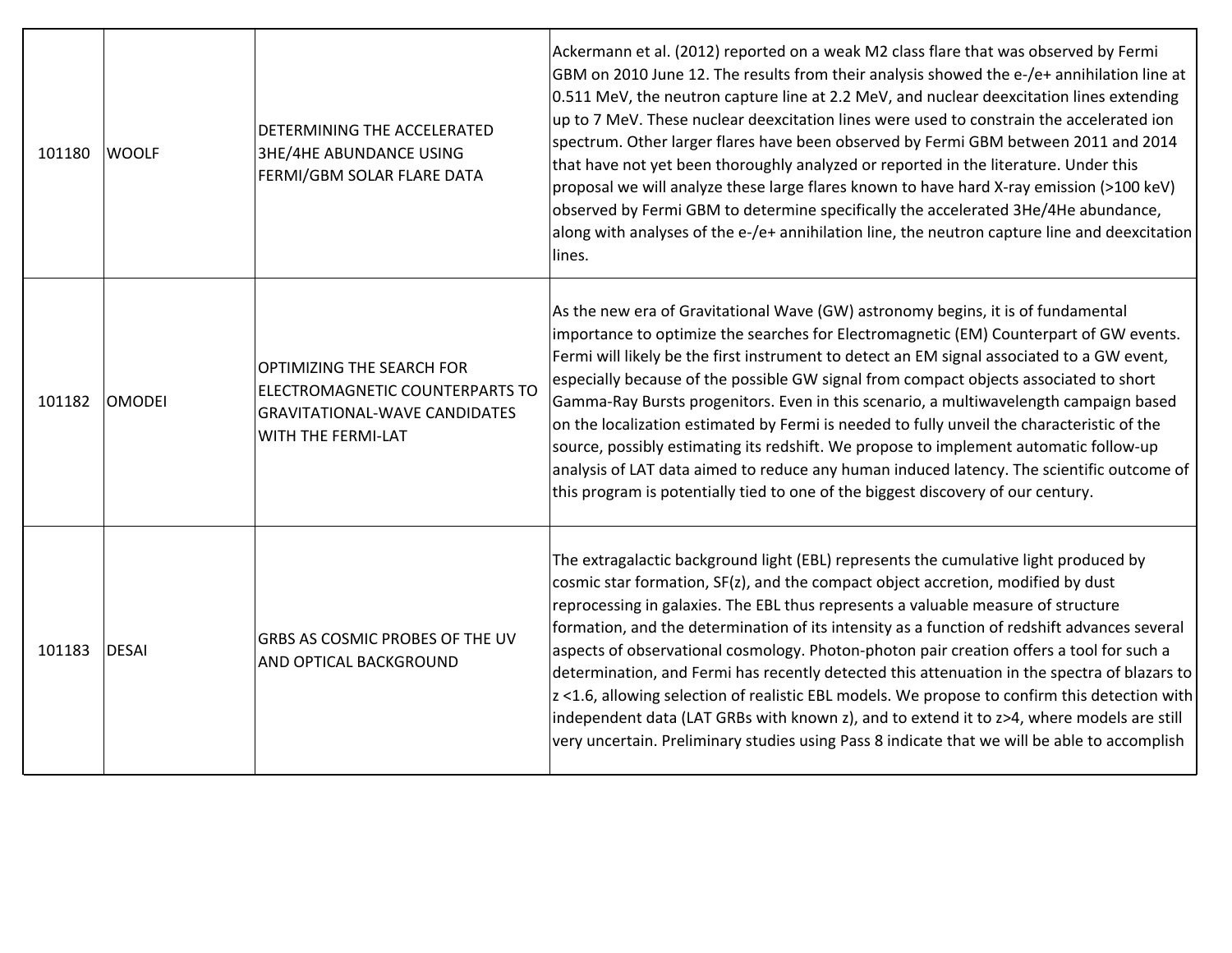| 101192 | FALCONE       | <b>SYSTEMATIC SEARCH FOR X-RAY</b><br><b>COUNTERPARTS OF FERMI-LAT</b><br>UNASSOCIATED SOURCES USING SWIFT:<br>NEW BLAZARS, PULSARS, AND MORE | We propose to use Swift to search for X-ray and UV/optical counterparts of unassociated<br>3FHL and 3FGL Fermi-LAT sources. Prior programs led to Swift observations of 261, 199, &<br>385 Fermi unassociated sources from the 1,2, & 3FGL catalogs respectively. Possible x-ray<br>counterparts are found in ~1/3 of these. We propose 225 new observations (71 from high<br>energy 3FHL). These new data will determine the properties (with ~5 arcsec positions) of all<br>detected X-ray sources in the LAT regions, contributing to identification, classification, and<br>follow-up. This proposal supports the large analysis and interpretation task, which will<br>require additional data reduction software. The Swift PI and Exec Committee commit to the<br>Swift observing time. Reduced data will be made publicly available to everyone. |
|--------|---------------|-----------------------------------------------------------------------------------------------------------------------------------------------|----------------------------------------------------------------------------------------------------------------------------------------------------------------------------------------------------------------------------------------------------------------------------------------------------------------------------------------------------------------------------------------------------------------------------------------------------------------------------------------------------------------------------------------------------------------------------------------------------------------------------------------------------------------------------------------------------------------------------------------------------------------------------------------------------------------------------------------------------------|
| 101194 | <b>JOSHI</b>  | THE UNPRECEDENTED RECENT<br><b>OUTBURSTS OF FERMI BLAZARS</b>                                                                                 | We propose to decipher the unprecedented recent flaring events of two blazars CTA 102<br>and OJ 287 using a time-dependent multi-zone leptonic jet model with radiation feedback<br>(MUZORF). MUZORF invokes an internal shock scenario to energize the leptonic population<br>and includes the geometry of the magnetic field in the jet to simulate the various radiative<br>processes. The model will be modified to include the dynamic evolution of the ratio of<br>ordered to disordered magnetic field and the radio emission calculation in order to<br>reproduce the unprecedented flaring event of these two blazars and explore the cross-<br>correlation across various wavebands observed for that time period.                                                                                                                             |
| 101212 | <b>LINDEN</b> | <b>NOVEL DIFFUSE EMISSION MODELS FOR</b><br>THE CENTRAL MOLECULAR ZONE                                                                        | The origin of the galactic center gamma-ray excess stands among the key questions of the<br>Fermi era. A critical uncertainty is the intensity and morphology of the diffuse astrophysical<br>emission powered by the intense star-formation observed in the central molecular zone<br>(CMZ). Our recent work has significantly improved existing diffuse emission models by<br>including a cosmic-ray injection component that traces the molecular clouds in the CMZ.<br>We will build upon these successes by integrating state-of-the-art 3D models of CMZ<br>molecular clouds with high resolution cosmic-ray propagation simulations of the galactic<br>center. This research will significantly advance our understanding of the dynamics of the<br>CMZ and will produce high-fidelity models of the galactic center excess.                      |
| 101221 | <b>JENKE</b>  | <b>GBM EARTH OCCULTATION</b><br>MONITORING                                                                                                    | We propose to use software developed for Fermi/GBM Earth occultation analysis to<br>continue to monitor a catalog of sources, providing automatically updated light curves<br>(plots, ASCII files, and FITS files) and energy spectra for select sources as a service to the<br>community via our website and FITS files via the FSSC. We propose to continually enhance<br>our website in response to the scientific community's needs as exposure to our website<br>increases beyond the X-ray community.                                                                                                                                                                                                                                                                                                                                              |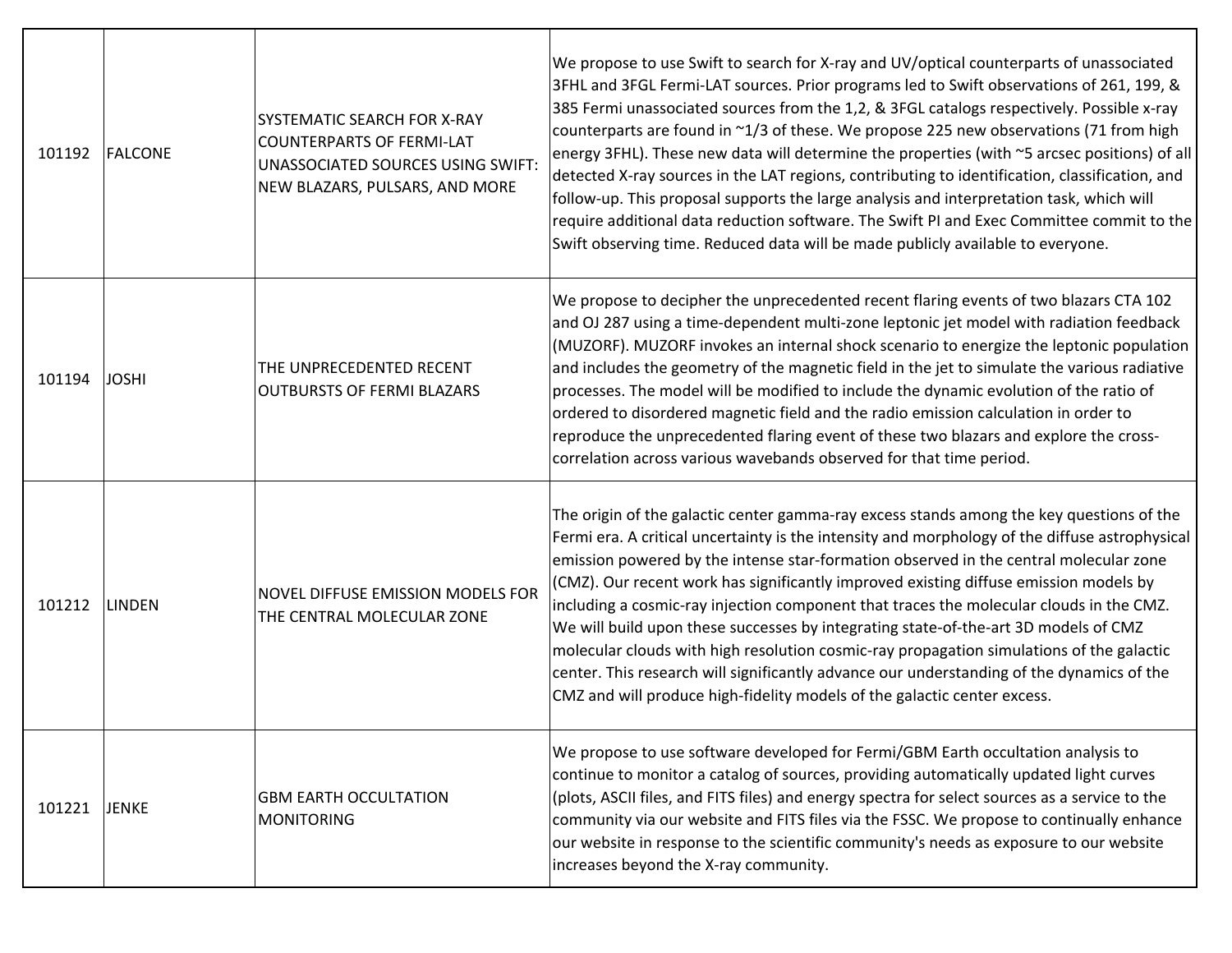| 101225 | <b>BIRD</b>     | SEARCHING FOR A COUNTERPART TO<br>TEV J2032+4130, TESTING THE GAMMA-<br>RAY BINARY NATURE OF PSR<br>J2032+4127/MT91 213. | TeV J2032+4130 is an extended, very high energy (VHE, E > 100 GeV) gamma-ray source<br>and was the first unidentified VHE gamma-ray source. After thirteen years of observations<br>it remains unidentified with the most promising potential association the pulsar wind<br>nebula of PSR J2032+4127. This has recently been identified as the compact object in a<br>binary system with a highly eccentric orbit and a period of 45-50 years. With periastron due<br>to occur in November 2017 this presents a unique opportunity to potentially identify the<br>origin of TeV J2032+4130. We propose coordinate observations with VERITAS to search for<br>VHE emission associated with periastron and compare that with Fermi-LAT and Swift<br>observations to explore the phase dependent relationships between the wavebands.  |
|--------|-----------------|--------------------------------------------------------------------------------------------------------------------------|--------------------------------------------------------------------------------------------------------------------------------------------------------------------------------------------------------------------------------------------------------------------------------------------------------------------------------------------------------------------------------------------------------------------------------------------------------------------------------------------------------------------------------------------------------------------------------------------------------------------------------------------------------------------------------------------------------------------------------------------------------------------------------------------------------------------------------------|
| 101232 | <b>VENTERS</b>  | <b>MODELING PARTICLE INTERACTIONS IN</b><br><b>STARBURST GALAXIES -- CONSTRAINTS</b><br>FROM KEV TO TEV                  | The mechanism for producing GeV emission in star-forming galaxies is difficult to<br>determine from Fermi data alone, particularly for galaxies with especially high amounts of<br>star formation. Our proposal focuses on broadband spectral modeling of the nearby<br>starburst galaxies NGC 253 and M82, which have both been detected by the Fermi-LAT and<br>by TeV telescopes. NuSTAR observations of these two systems offer a first opportunity to<br>robustly identify and measure diffuse emission of starbursts in the hard X-ray band (10--30<br>keV). Our goal is to combine gamma-ray and hard X-ray constraints on non-thermal<br>emission to better distinguish the emission processes responsible for the observed gamma-<br>ray signals, specifically to evaluate the roles of hadronic and leptonic interactions. |
| 101237 | <b>VIANELLO</b> | THE LAT TRANSIENT FACTORY.<br>UNVEILING THE NATURE OF LAT GRBS<br>AND SHORT-DURATION TRANSIENTS.                         | We will perform a time-resolved, detailed spectral analysis of all joint GBM/LAT GRBs<br>detected by the LAT Transient Factory (LTF) triggered search (LTF-t). We will use the results<br>of this unprecedented characterization of the prompt high-energy emission from GRBs to<br>constrain physical models of GRBs. We will also characterize the transients of unknown<br>origin found by the blind search of the LTF (LTF-b) by cross-correlating them with existing<br>catalogs (Swift/XRT, Swift/UVOT, BZCAT). We will extend the LTF-b to energies < 100<br>MeV, a region which is not explored by existing blind searches (ASP, FAVA). We will also<br>develop a pipeline to run LTF-b in real time, which will allow the prompt dissemination of<br>discovered transients for a quick multi-wavelength follow up.          |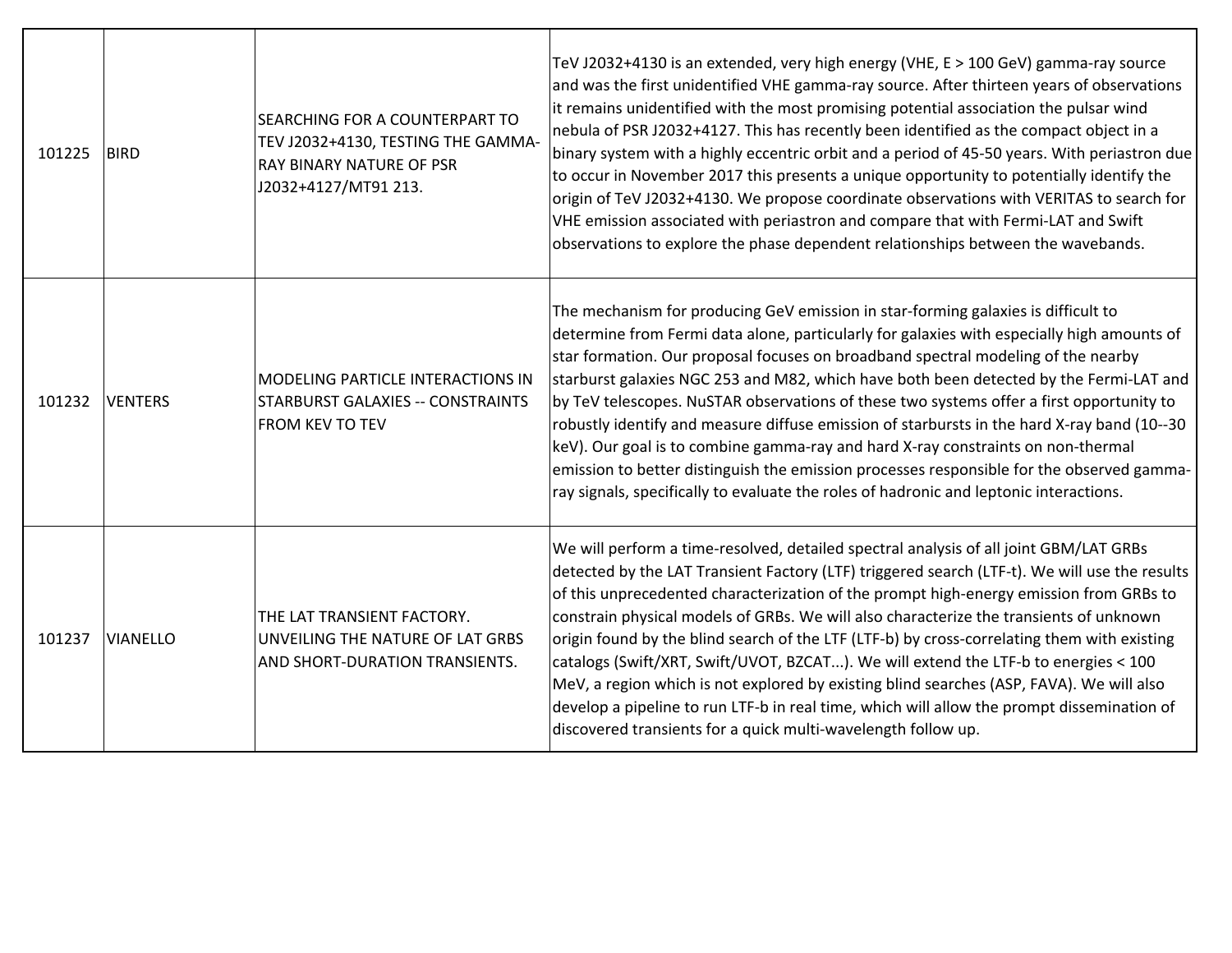| 101238 | <b>TIMOKHIN</b> | LOOKING DOWN THE BARREL OF THE<br><b>GUN: OBSERVATIONAL SIGNATURES OF</b><br>PULSAR POLAR CAPS.    | We propose to provide theoretical predictions for testing of one of the most fundamental<br>assumptions of all modern pulsar theories - pair plasma generation in the polar caps -<br>against Fermi data. Previous studies of polar cap cascades relied on the assumption of<br>stationarity of plasma flow which has recently been proven to be incorrect. We will use<br>modern self-consistent models of polar cap cascades to simulate pair creation and gamma-<br>ray emission accompanying plasma generation in polar caps. We will predict the light<br>curves, luminosities, and spectra which can be compared with Fermi data to put stringent<br>limits on pulsar models.                                                                                                                                                                                                        |
|--------|-----------------|----------------------------------------------------------------------------------------------------|--------------------------------------------------------------------------------------------------------------------------------------------------------------------------------------------------------------------------------------------------------------------------------------------------------------------------------------------------------------------------------------------------------------------------------------------------------------------------------------------------------------------------------------------------------------------------------------------------------------------------------------------------------------------------------------------------------------------------------------------------------------------------------------------------------------------------------------------------------------------------------------------|
| 101245 | <b>BUSON</b>    | INTRINSIC GAMMA-RAY ABSORPTION<br>FSRQS: PROBING THE SITE OF GAMMA-<br>RAY EMISSION IN BLAZAR JETS | Gamma rays produced in blazars are subject to several interactions, both intrinsic and<br>extrinsic to the objects themselves. In particular, if they are produced close to the black<br>hole, they may annihilate with broad line region (BLR) photons. The gamma-ray spectra of<br>flat spectrum radio quasars (FSRQs) may inform an observer about these interactions. We<br>discuss encouraging preliminary results and propose to use our diagnostic to study the<br>gamma-ray spectra of around 40 of the brightest LAT FSRQs. Pinpointing the signatures of<br>gamma-gamma absorption with BLR photons will allow us to derive important constrains<br>on the location of the gamma-ray emitting region and deliver unique, valuable information<br>on the BLR physics.                                                                                                             |
| 101250 | <b>STRADER</b>  | UNCOVERING FERMI GALACTIC BINARIES<br>WITH SOAR SPECTROSCOPY                                       | We request support to sustain a successful spectroscopic and photometric program to<br>discover and characterize new Galactic compact binaries among unassociated Fermi<br>sources. Intriguing systems have already been found, including candidate transitional<br>millisecond pulsars and a new subclass of pulsar binaries with red giant companions. Our<br>guaranteed telescope time and regular observing cadence constitute a unique opportunity<br>to add value to the Fermi mission through ground-based correlative observations.                                                                                                                                                                                                                                                                                                                                                |
| 101255 | <b>MALKAN</b>   | AND THE GAMMA RAY OPACITY OF THE<br><b>UNIVERSE</b>                                                | Previous calculations of the cosmic gamma ray opacities have typically neglected the flux of<br>photons beyond the Lyman limit due observational challenges in determining them. Our<br>new work has identified the rapidly evolving population of small but numerous galaxies<br>NEWLY DISCOVERED IONIZING PHOTONS which dominate the diffuse cosmic background at lambda < 91.2nm. We find that more far-<br>UV, and especially extreme UV, photons from these extreme emission-line galaxies leak<br>into the IGM. This increases the high-redshift opacity for gamma rays at energies below 150<br>GeV. We will revise the opacity calculations, and then compare them with FERMI<br>observations of high redshift objects out to $z \sim 4.3$ . By combining the resulting constraints<br>from FERMI data, we will determine the population of galaxies that re-ionized the Universe. |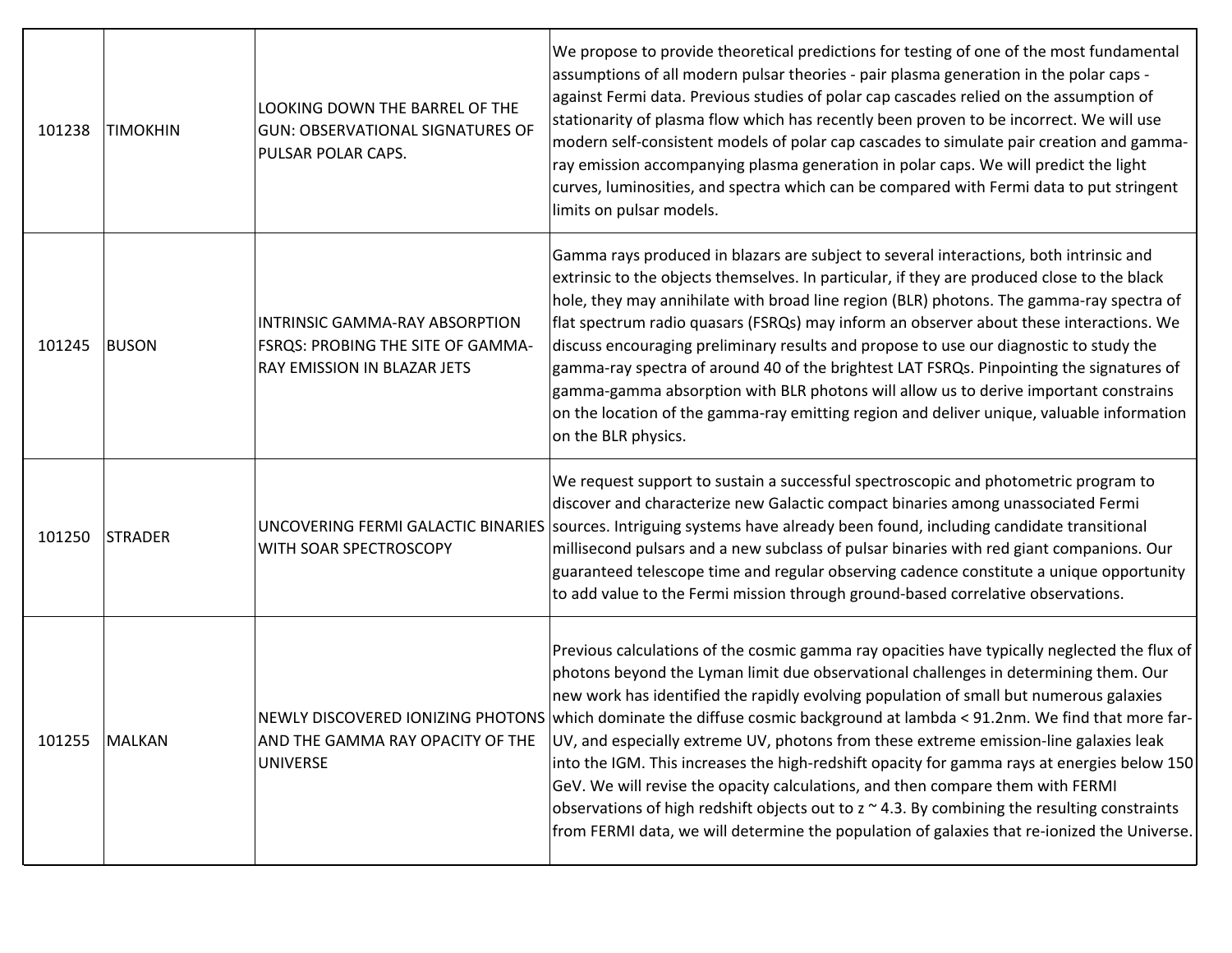| 101261 | <b>VIEIRA</b>         | HUNTING THE UNIDENTIFIED FERMI<br><b>SOURCES WITH THE SOUTH POLE</b><br><b>TELESCOPE</b>              | Currently, 35% of extragalactic Fermi sources are unidentified. The South Pole Telescope<br>(SPT) has surveyed 2500 square degrees of the southern extragalactic sky at mm-<br>wavelengths with arcminute resolution. Roughly 5000 blazars are detected at high<br>significance in the maps, providing a powerful, complete, and unbiased tool to identify<br>unidentified Fermi sources. We have conducted a preliminary study with SPT survey data<br>and find we can robustly identify 74% of the previously unidentified Fermi sources within<br>our survey area. We propose to finalize this analysis and prepare forecasts for the next<br>generation of CMB experiments, which will extend this technique across the entire sky with<br>even greater sensitivity.                                                                                   |
|--------|-----------------------|-------------------------------------------------------------------------------------------------------|------------------------------------------------------------------------------------------------------------------------------------------------------------------------------------------------------------------------------------------------------------------------------------------------------------------------------------------------------------------------------------------------------------------------------------------------------------------------------------------------------------------------------------------------------------------------------------------------------------------------------------------------------------------------------------------------------------------------------------------------------------------------------------------------------------------------------------------------------------|
| 101263 | <b>KALAPOTHARAKOS</b> | UNDERSTANDING THE PULSAR GAMMA-<br><b>RAY EMISSION</b>                                                | Our studies have shown that Fermi data guide the modeling of the pulsar gamma-ray<br>emission. Our 3D macroscopic and kinetic PIC global models reproduce the broader<br>spectrum of the Fermi pulsar phenomenology. Our PIC models provide viable<br>configurations but because they so far use an ad-hoc uniform particle injection they are<br>unphysical. Therefore, we propose to study the role of the various regions of pair-creation<br>in the development of the solutions that reproduce the observed gamma-ray light-curves<br>and spectra. Moreover, we propose to model the particle injection on a physical basis<br>which will eventually lead to fully self-consistent models. These improvements have the<br>prospects to lead to a complete physical picture that will deepen our understanding about<br>the pulsar gamma-ray emission. |
| 101264 | <b>PETER</b>          | REVEALING THE SUN S CORONAL<br>MAGNETIC FIELDS WITH GAMMA RAYS                                        | Magnetic fields in the Sun s corona are poorly understood. Fermi-LAT sees the Sun s disk as<br>a bright, time-varying source of gamma-rays, a result of hadronic Galactic cosmic-ray (CR)<br>interactions with the Sun. The best models of this emission, which omit a complete<br>treatment of the corona, predict a gamma-ray flux an order of magnitude smaller, and less<br>variable, than observed by LAT. We propose a coordinated theoretical and observational<br>program reveal coronal magnetic fields with solar gamma rays. (1) We will incorporate a<br>range of coronal models in our current theoretical model of CR interactions in the Sun.<br>(2) We will conduct new analyses of Pass 8 data to reveal the spatial distribution of gamma-<br>rays as throughout the solar cycle. Combined, we will distinguish among coronal models.    |
| 101268 | <b>MAJID</b>          | TESTING MILLISECOND PULSAR<br><b>INTERPRETATION OF THE GALACTIC</b><br><b>CENTER GAMMA-RAY EXCESS</b> | Over the past few years, a number of groups using data from the Fermi LAT instrument<br>have identified excess gamma-ray flux toward the inner one degree of the Galactic Center.<br>One possible source of this excess is suggested to be a population of millisecond pulsars<br>(MSP). The goal of this project is to constrain the MSP population in this region of the<br>galaxy by carrying out a sensitive search for MSPs at high radio frequencies.                                                                                                                                                                                                                                                                                                                                                                                                |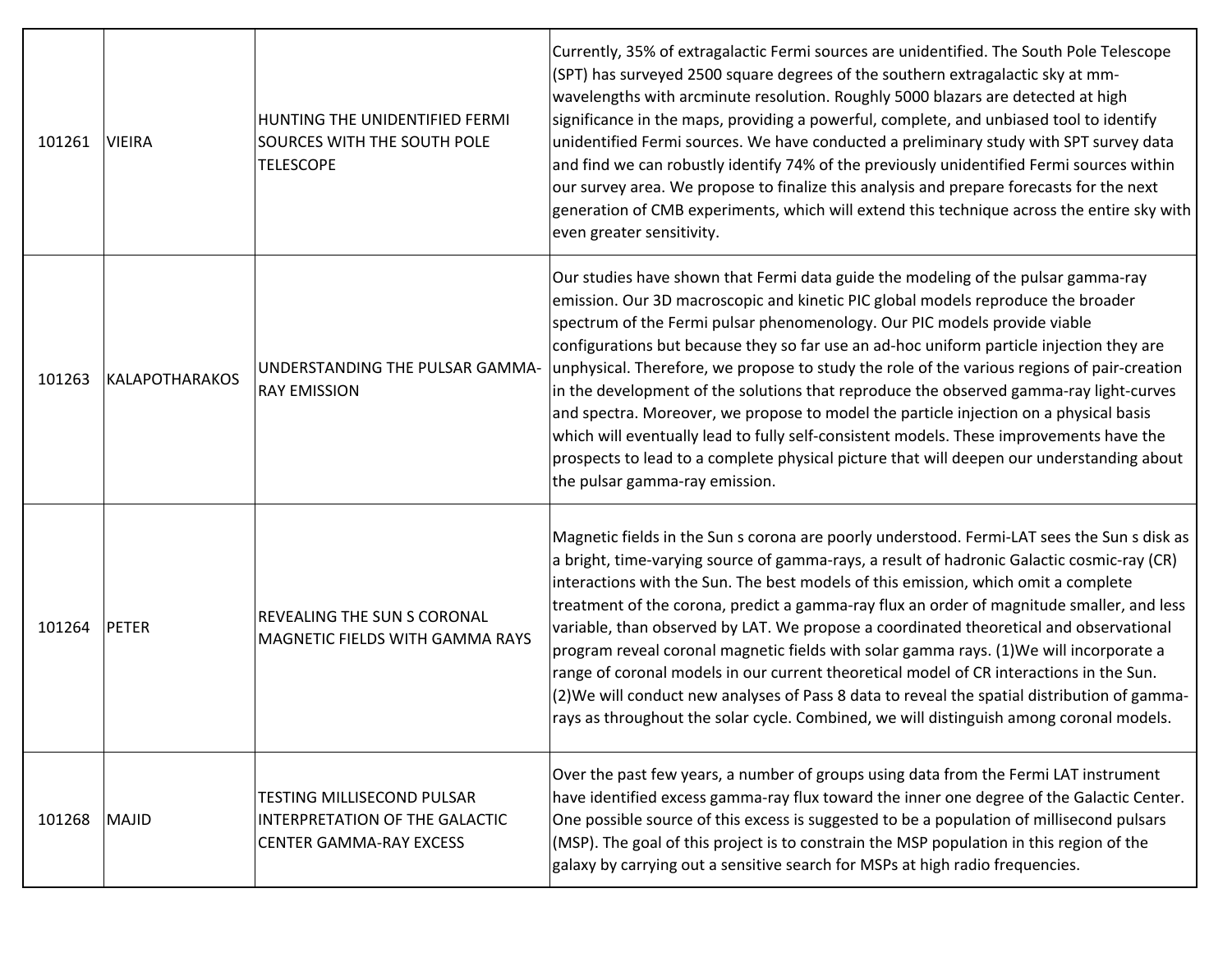| 101270 | <b>VERES</b>  | <b>GRB POLARIZATION AND SPECTRAL</b><br><b>PARAMETERS? ANSWERS FROM FERMI-</b><br><b>GBM AND ASTROSAT</b>        | The CZTI instrument aboard Astrosat measures the degree of polarization of gamma-ray<br>bursts (GRBs) in a narrow energy range (100-300 keV). Spectral information, which is a<br>IS THERE A RELATION BETWEEN PROMPT crucial component in determining the source of polarization, is readily proved by Fermi<br>GBM. Polarization data without spectral information cannot discriminate between models.<br>We propose to distinguish between prompt emission polarization models based on the<br>polarization data available from Astrosat together with spectral measurements by Fermi<br>GBM, underlining the complementary nature of this project. We demonstrate the feasibility<br>of our method through GRB 160802A, with joint Astrosat-GBM observations.                                                                                   |
|--------|---------------|------------------------------------------------------------------------------------------------------------------|----------------------------------------------------------------------------------------------------------------------------------------------------------------------------------------------------------------------------------------------------------------------------------------------------------------------------------------------------------------------------------------------------------------------------------------------------------------------------------------------------------------------------------------------------------------------------------------------------------------------------------------------------------------------------------------------------------------------------------------------------------------------------------------------------------------------------------------------------|
| 101271 | <b>KASSIM</b> | TARGETING MILLISECOND PULSARS<br>THROUGH RADIO IMAGING OF FERMI<br>UNIDENTIFIED GALACTIC BULGE<br><b>SOURCES</b> | We propose an efficient strategy to uncover the putative pulsar population powering the<br>Galactic bulge gamma-ray excess. Our hybrid approach uses low frequency imaging toward<br>Fermi unidentified sources with pulsar-like spectra to identify compact, steep-spectrum<br>radio candidates. Once localized, higher frequency pulsation searches can proceed where<br>scattering effects are reduced. Our approach is complementary to other strategies since it<br>allows us to look in close toward the Galactic Plane where other methods cannot due to<br>high levels of scattering. This hybrid technique of imaging followed by pulsation searches<br>has resulted in six new MSP detections over the last 6 months. Our proposal requests 12.5<br>hours of VLA time to image a sample of 17 Fermi unassociated Galactic bulge sources. |
| 101275 | <b>CASTRO</b> | <b>CHARACTERIZING THE GAMMA-RAY</b><br><b>EMISSION FROM PULSAR WIND</b><br><b>NEBULAE WITH THE FERMI-LAT</b>     | Pulsar wind nebulae (PWNe) studies provide us with information on particle acceleration<br>mechanisms at relativistic shocks, on the evolution of the pulsar spin down and, at later<br>phases, on the ambient interstellar gas. While the basic understanding of PWNe has been<br>developed, we still lack detailed knowledge about the characteristics of the relativistic<br>particle populations in these systems. Moreover, the evolution of PWNe under different<br>conditions and how that is reflected in their high-energy gamma-ray emission is yet to be<br>well determined. To answer these outstanding questions, we propose to carry out a<br>systematic search and spectral characterization of PWNe around all \fermi\ detected<br>pulsars and nebulae observed in other wavelengths.                                              |
| 101279 | <b>BRIGGS</b> | GAMMA-RAY FLASH (TGF) PRODUCTION<br>MODELS USING FERMI GBM                                                       | We will fit the spectra of individual TGFs observed with the Fermi Gamma-ray Burst<br>Monitor using two models for where the electrons are accelerated: in large-scale electric<br>DISTINGUISHING BETWEEN TERRESTRIAL field regions or in localized high-field regions at the tips of lightning leaders. These two<br>models predict intrinsic differences in the spectra and differences in the beam widths,<br>which cause differences in the spectra at some offsets from the source. The spectral fitting<br>results will be used to distinguish between the two models for where the electrons that<br>produce TGFs are accelerated to relativistic energies.                                                                                                                                                                                 |